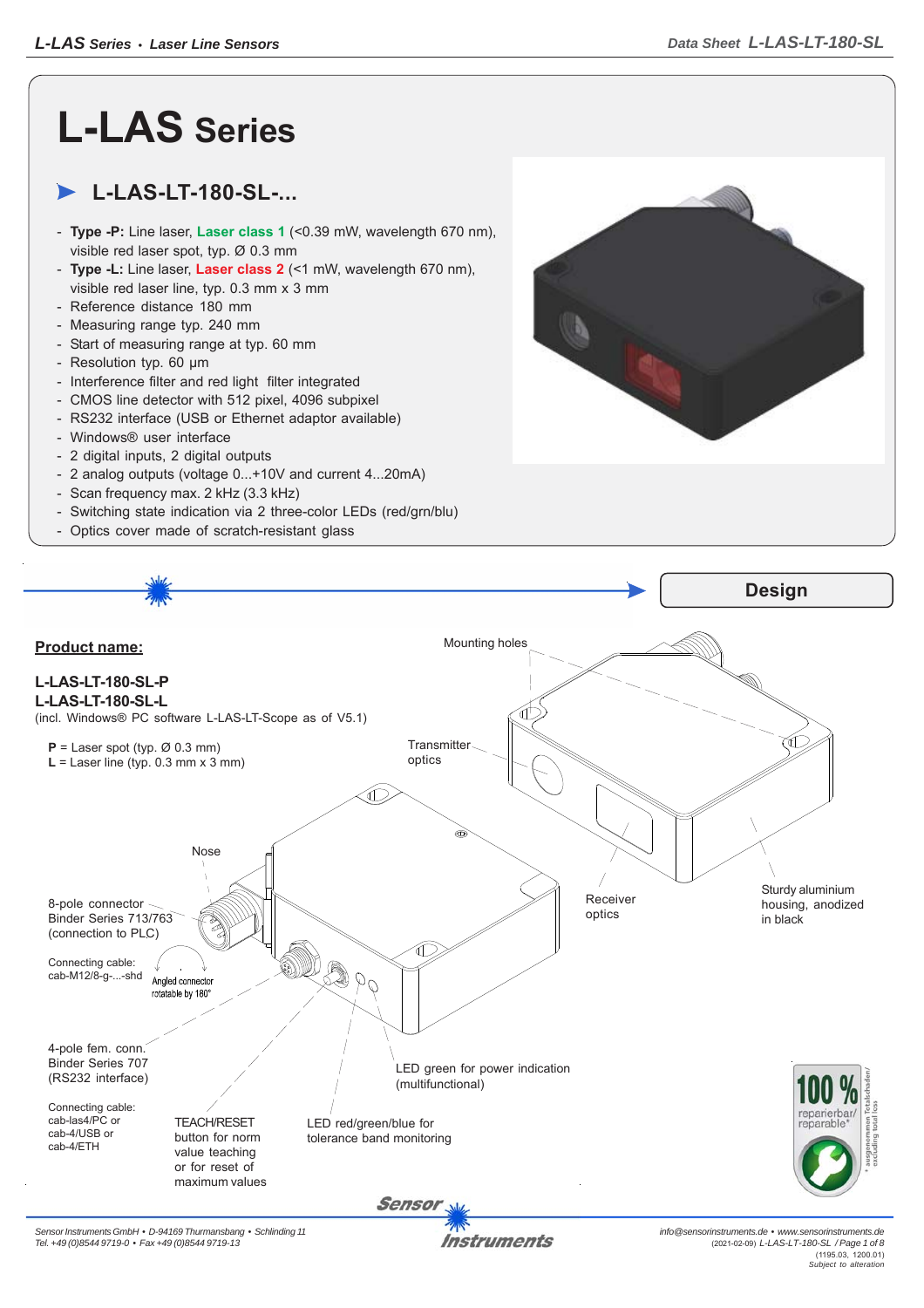

**Technical Data**

| <b>Model</b>                                  | L-LAS-LT-180-SL-P                                                                                                                                                                                       | L-LAS-LT-180-SL-L                                                                                                                                                                                                                                                                                  |
|-----------------------------------------------|---------------------------------------------------------------------------------------------------------------------------------------------------------------------------------------------------------|----------------------------------------------------------------------------------------------------------------------------------------------------------------------------------------------------------------------------------------------------------------------------------------------------|
| Light source                                  | Semiconductor laser, 670 nm, DC-operation,<br>0.39 mW max. opt. power, laser class 1 acc. to<br>DIN EN 60825-1. The use of these laser sensors<br>therefore requires no additional protective measures. | Semiconductor laser, 670 nm, DC-operation,<br>1 mW max. opt. power, laser class 2 acc. to<br>DIN EN 60825-1. The use of these laser sensors<br>therefore requires no additional protective measures.                                                                                               |
| Reference distance                            |                                                                                                                                                                                                         | 180 mm                                                                                                                                                                                                                                                                                             |
| Measuring range                               | typ. 240 mm                                                                                                                                                                                             |                                                                                                                                                                                                                                                                                                    |
| Start of measuring range                      | typ. 60 mm (measured from housing edge, cf. picture beam path)                                                                                                                                          |                                                                                                                                                                                                                                                                                                    |
| End of measuring range                        | typ. 300 mm (measured from housing edge, cf. picture beam path)                                                                                                                                         |                                                                                                                                                                                                                                                                                                    |
| Resolution                                    | typ. $60 \mu m$                                                                                                                                                                                         |                                                                                                                                                                                                                                                                                                    |
| Reproducibility                               | typ. $\pm$ 60 $\mu$ m                                                                                                                                                                                   |                                                                                                                                                                                                                                                                                                    |
| Linearity                                     | <= typ. 0.25% of full scale output (FSO)                                                                                                                                                                |                                                                                                                                                                                                                                                                                                    |
| Laser line geometry                           | typ. $\varnothing$ 0.3 mm                                                                                                                                                                               | typ. $0.3$ mm $\times$ 3 mm                                                                                                                                                                                                                                                                        |
| Optical filter                                |                                                                                                                                                                                                         | Interference filter, red light filter RG630                                                                                                                                                                                                                                                        |
| Analog output (ANA)                           | 1x current output: I-OUT (4  20mA)<br>1x voltage output: ANA (0  +10V)                                                                                                                                  |                                                                                                                                                                                                                                                                                                    |
| Digital outputs (OUT0, OUT1)                  |                                                                                                                                                                                                         | OUTO: (-) Measuring value < lower tolerance threshold<br>OUT1: (+) Measuring value > upper tolerance threshold<br>pnp bright-switching/npn dark-switching or pnp dark-switching/npn bright-switching,<br>adjustable under Windows®, 100 mA, short-circuit proof                                    |
| Digital inputs (IN0, IN1)                     |                                                                                                                                                                                                         | INO: External trigger, IN1: Teach/Reset (double function), input voltage +Ub/0V, with protective circuit                                                                                                                                                                                           |
| Voltage supply                                | $+24VDC$ ( $\pm$ 10%)                                                                                                                                                                                   |                                                                                                                                                                                                                                                                                                    |
| Sensitivity setting                           | adjustable under Windows® via PC                                                                                                                                                                        |                                                                                                                                                                                                                                                                                                    |
| Laser power correction                        | adjustable under Windows® via PC                                                                                                                                                                        |                                                                                                                                                                                                                                                                                                    |
| Current consumption                           | typ. 200 mA                                                                                                                                                                                             |                                                                                                                                                                                                                                                                                                    |
| Enclosure rating                              | Electronics: IP54, optics: IP67                                                                                                                                                                         |                                                                                                                                                                                                                                                                                                    |
| Temperature stability                         | typ. 0.01% of measuring range/°C                                                                                                                                                                        |                                                                                                                                                                                                                                                                                                    |
| Temperature ranges                            | operating temperature range: $-10^{\circ}$ C $+50^{\circ}$ C<br>storage temperature range: -20°C  +85°C                                                                                                 |                                                                                                                                                                                                                                                                                                    |
| Housing material                              | Aluminum, anodized in black                                                                                                                                                                             |                                                                                                                                                                                                                                                                                                    |
| Housing dimensions                            |                                                                                                                                                                                                         | LxWxH approx. 65 mm x 55 mm x 20.6 mm (without connectors)                                                                                                                                                                                                                                         |
| Type of connector                             |                                                                                                                                                                                                         | 8-pole circular connector type Binder 713/763 (PLC/Power)<br>4-pole circular fem. connector type Binder 707 (PC/RS232)                                                                                                                                                                             |
| Connecting cable                              |                                                                                                                                                                                                         | to PLC: cab-M12/8-g--shd<br>to PC/RS232 interface: cab-las4/PC or cab-las4/PC-w<br>to PC/USB interface: cab-4/USB or cab-4/USB-w<br>to PC/Ethernet interface: cab-4/ETH                                                                                                                            |
| <b>LED</b> indication<br>$(4x$ two-color LED) |                                                                                                                                                                                                         | 1x three-color LED red/green/blue for tolerance band monitoring:<br>red = Measuring value out of tolerance window<br>green (ok) = Measuring value within tolerance window<br>white = Measuring value out of measuring range<br>1x three-color LED red/green/blue (Power indication): green = Power |
| Teach/reset button                            |                                                                                                                                                                                                         | for norm value teaching or for reset of maximum values via input IN1                                                                                                                                                                                                                               |
| EMC test acc. to                              |                                                                                                                                                                                                         | ce<br>DIN EN 60947-5-2                                                                                                                                                                                                                                                                             |
| Measuring frequency                           |                                                                                                                                                                                                         | max. 2 kHz (3.3 kHz)                                                                                                                                                                                                                                                                               |
| Max. switching current                        |                                                                                                                                                                                                         | 100 mA, short-circuit proof                                                                                                                                                                                                                                                                        |
| Interface                                     |                                                                                                                                                                                                         | RS232, parameterisable under Windows®                                                                                                                                                                                                                                                              |
| Output polarity                               |                                                                                                                                                                                                         | Bright-/dark-switching, can be switched under Windows®                                                                                                                                                                                                                                             |

Sensor W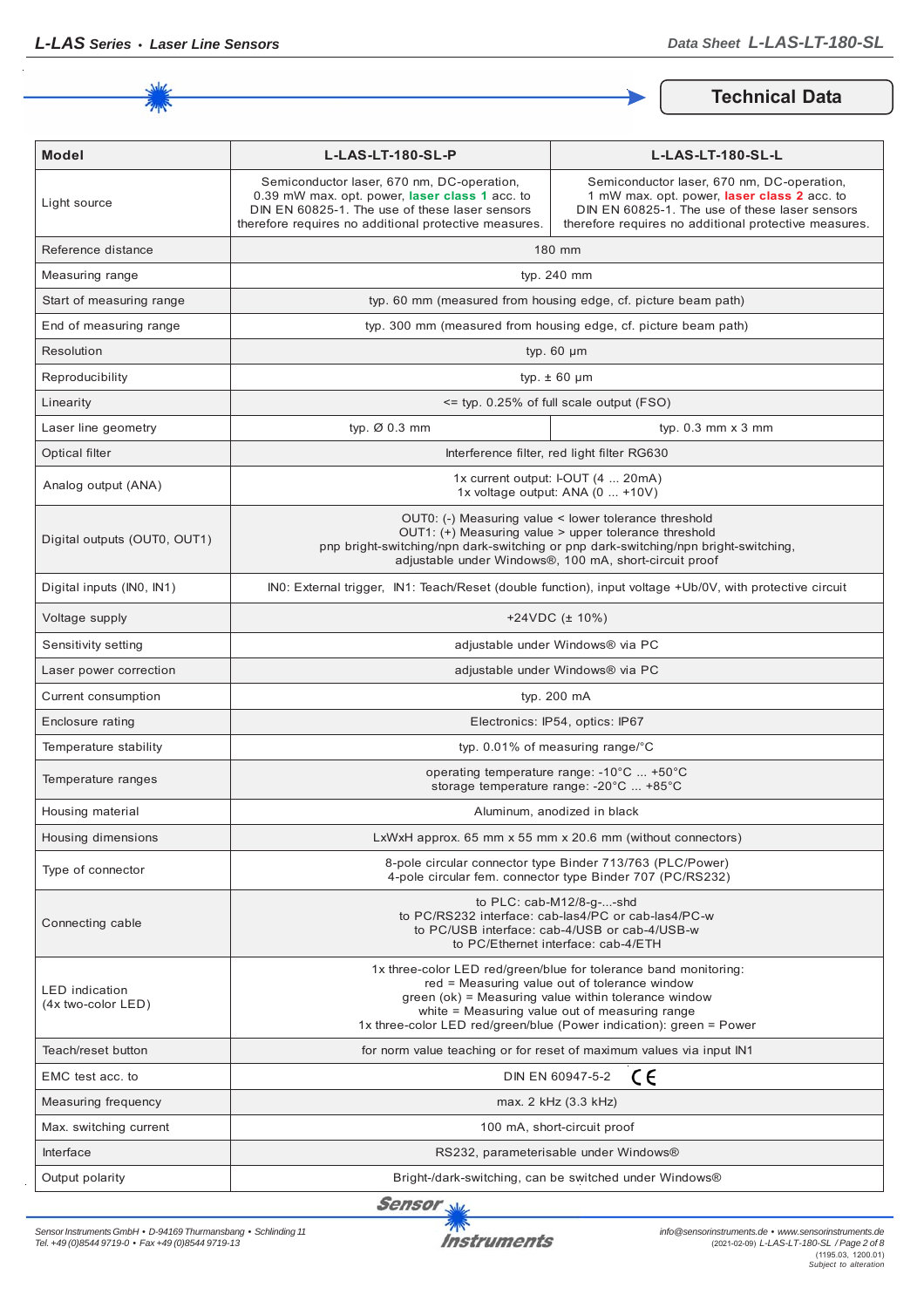

*Sensor Instruments GmbH • D-94169 Thurmansbang • Schlinding 11 Tel. +49 (0)8544 9719-0 • Fax +49 (0)8544 9719-13*

**Instruments**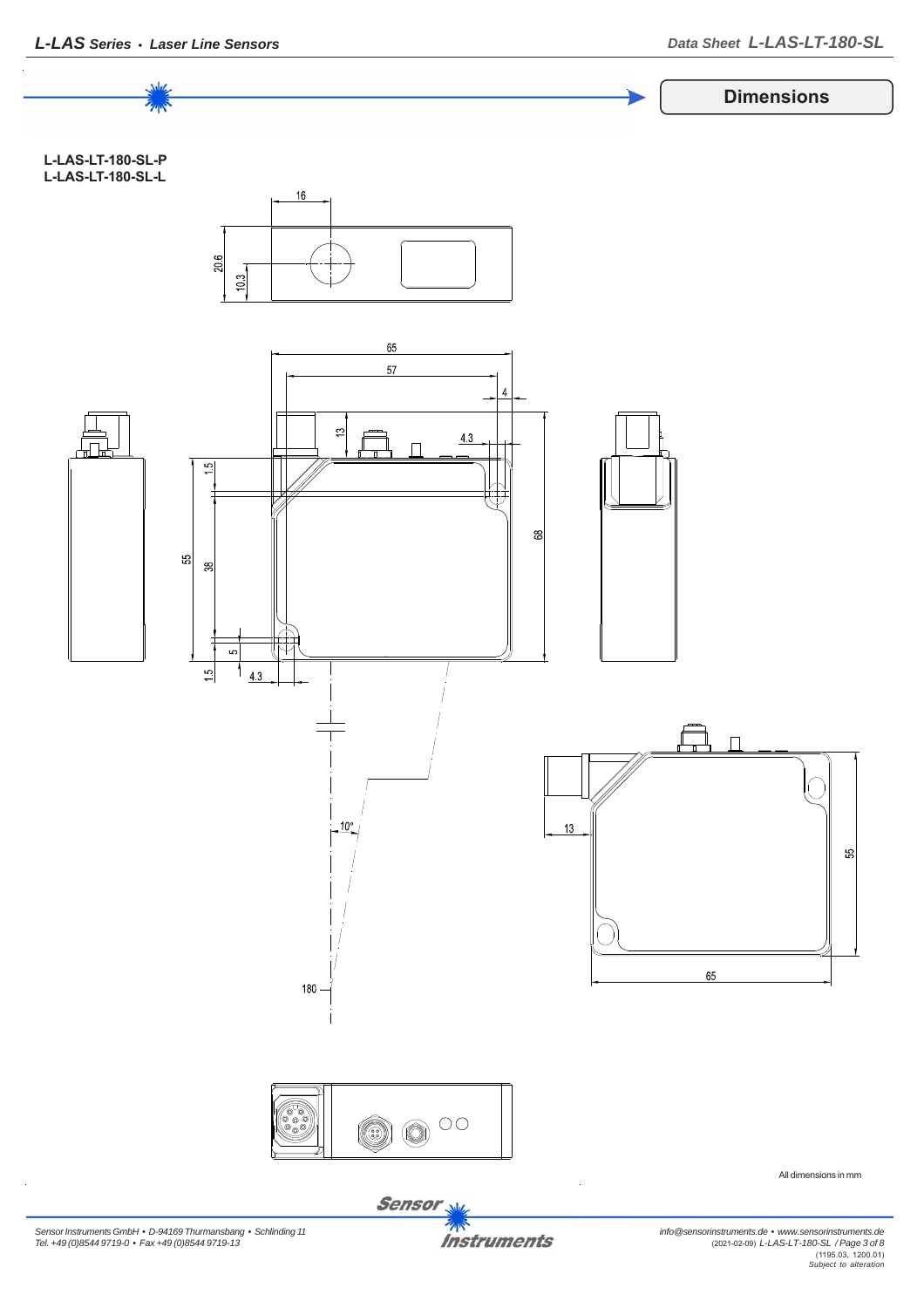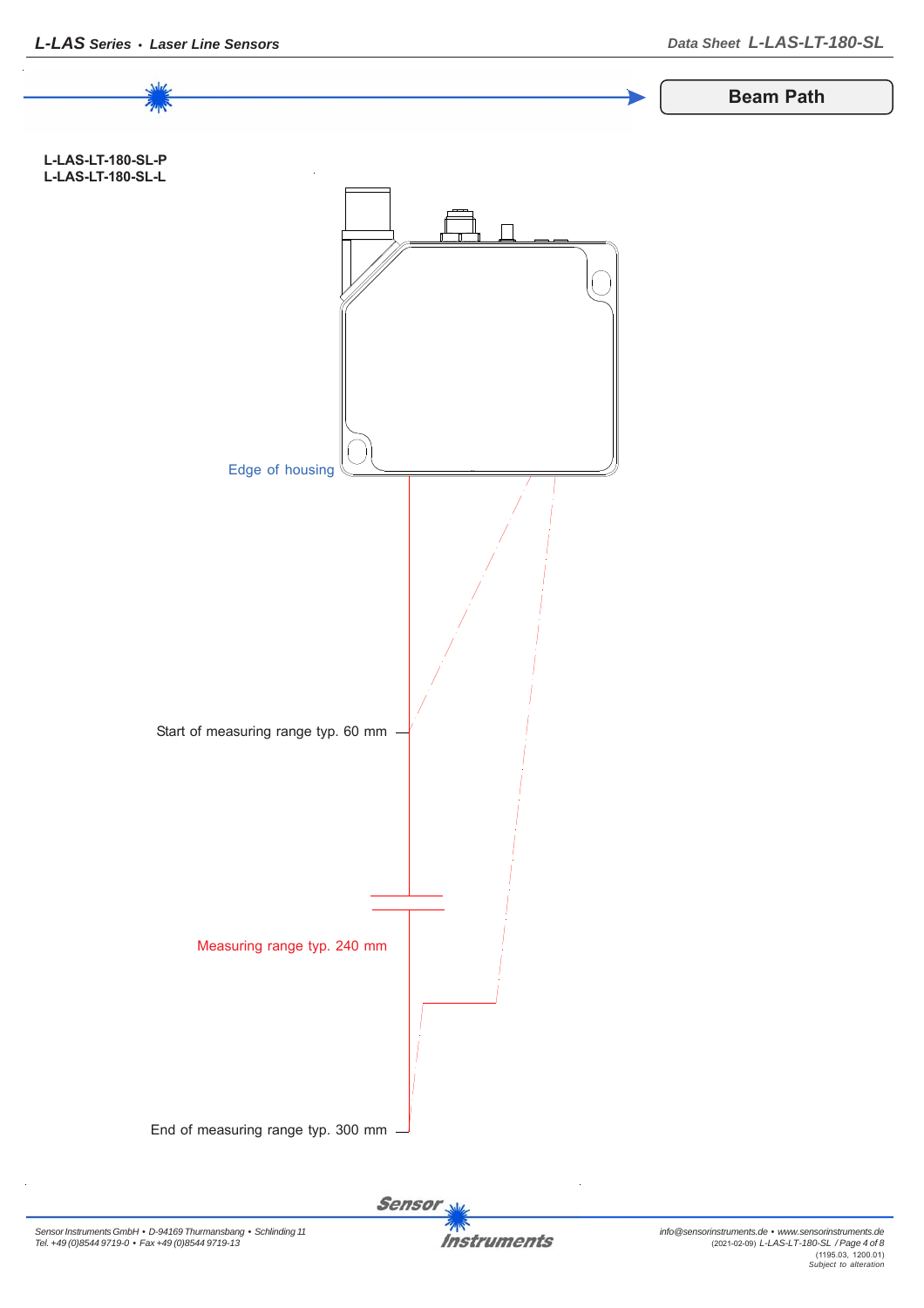

*Sensor Instruments GmbH • D-94169 Thurmansbang • Schlinding 11 Tel. +49 (0)8544 9719-0 • Fax +49 (0)8544 9719-13*

Instruments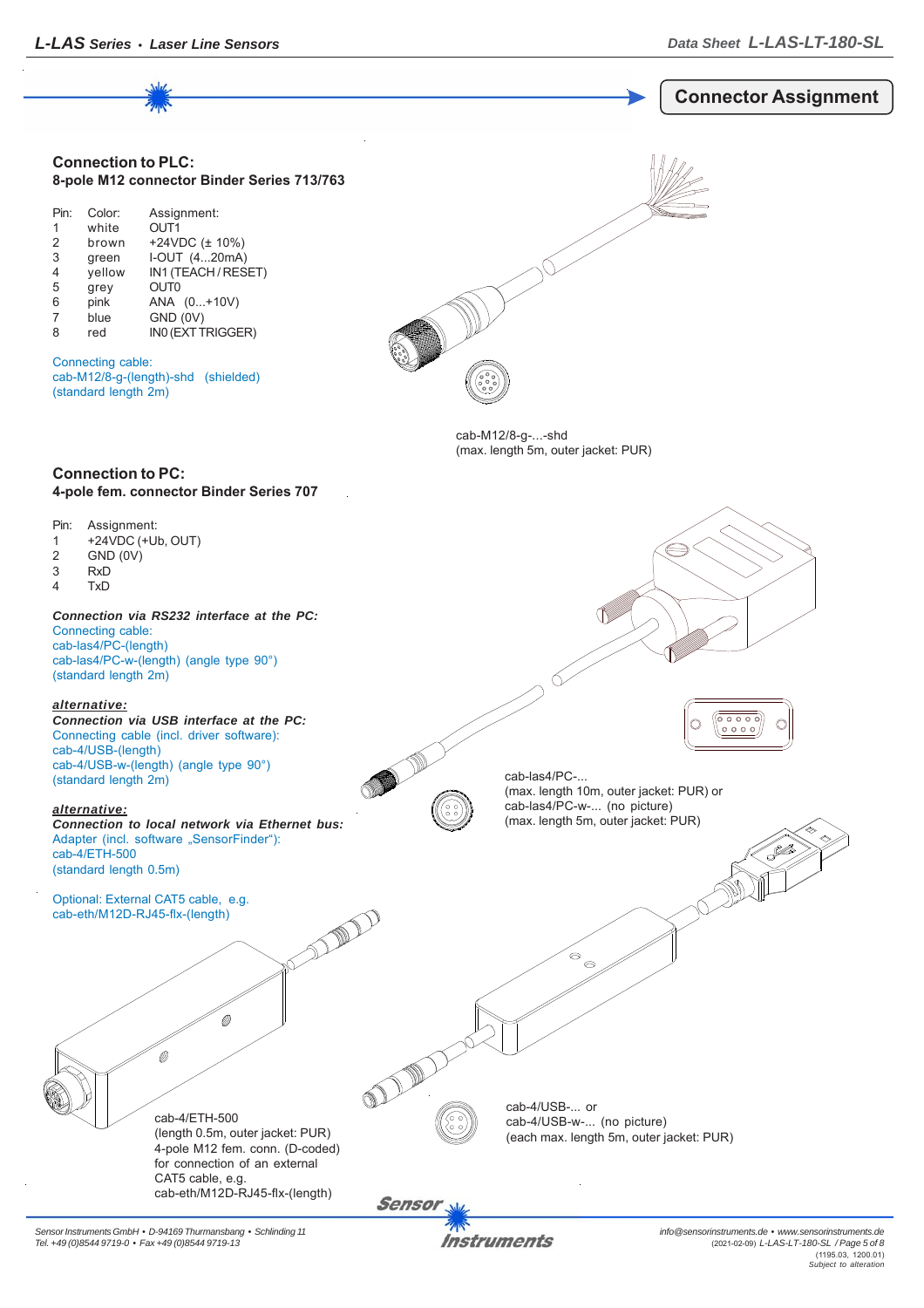**Sensor** 





**Angled Connector**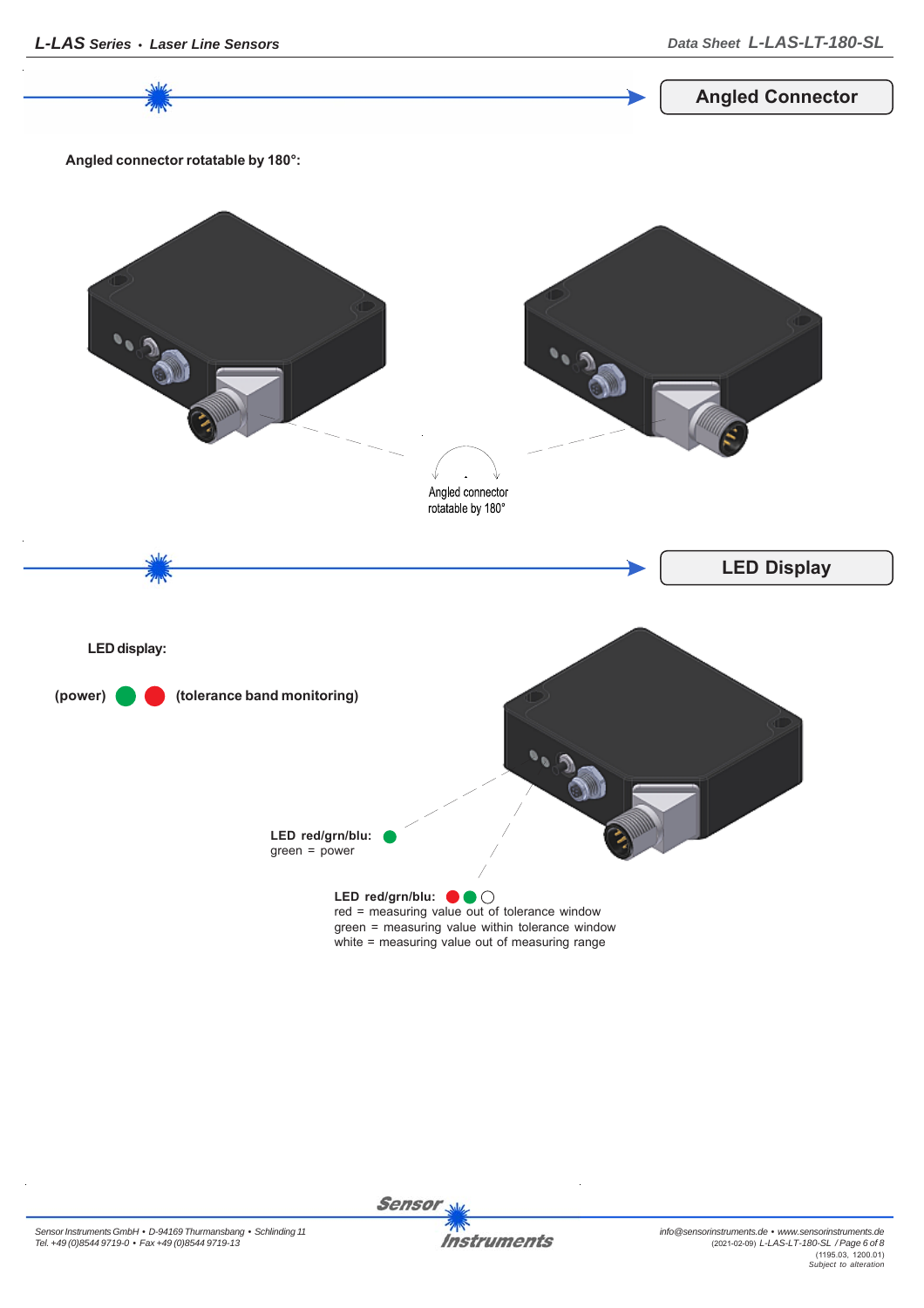## **Laser Warning**

**Class 1 Laser Product IEC 60825-1: 2014**<br>P<0.39 mW; λ=670 nm

**COMPLIES WITH 21 CFR 1040.10 AND 1040.11 EXCEPT FOR CONFORMANCE WITH IEC 60825-1 ED. 3, AS DESCRIBED IN LASER NOTICE NO. 56, DATED MAY 8, 2019.**

#### **Laser class 1 is true for L-LAS-LT-180-SL-P:**

The laser transmitters of L-LAS-LT-180-SL-P sensors comply with laser class 1 according to EN 60825-1. Under reasonably foreseeable conditions a class 1 laser is safe. The reasonably foreseeable conditions are kept during specified normal operation. The use of these laser transmitters therefore requires no additional protective measures.

The laser transmitters of L-LAS-LT-180-SL-P sensors are supplied with a laser information label "CLASS 1 Laser Product".

#### **Laser class 2 is true for L-LAS-LT-180-SL-L:**

The laser transmitters of L-LAS-LT-180-SL-L sensors comply with laser class 2 according to EN 60825-1. The use of these laser transmitters therefore requires no additional protective measures.

The laser transmitters of L-LAS-LT-180-SL-L sensors are supplied with a laser warning label "CLASS 2 Laser Product".



**LASER RADIATION DO NOT STARE INTO THE BEAM CLASS II LASER PRODUCT**